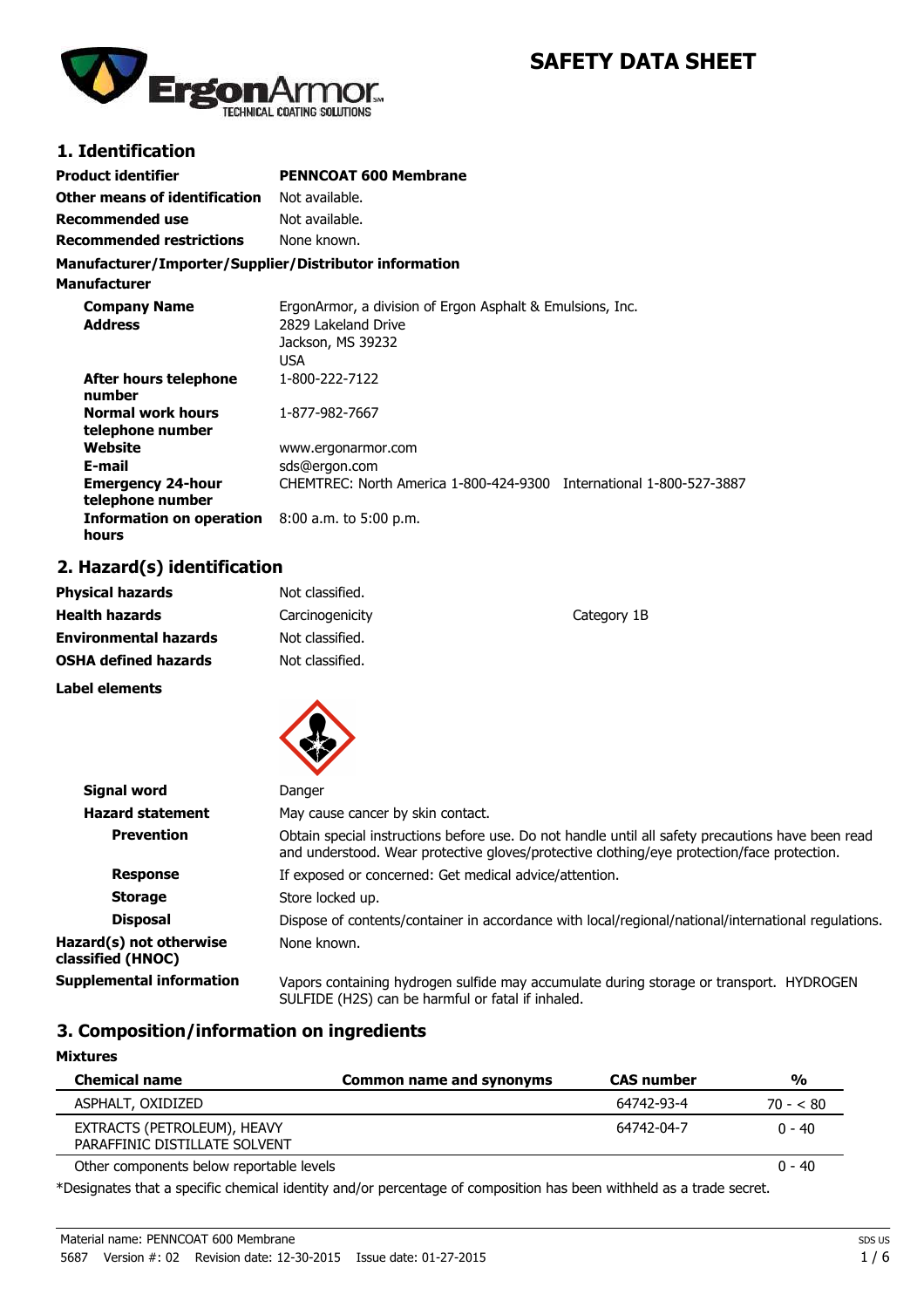### **4. First-aid measures**

| <b>Inhalation</b>                                                                   | Move to fresh air. Call a physician if symptoms develop or persist.                                                 |  |
|-------------------------------------------------------------------------------------|---------------------------------------------------------------------------------------------------------------------|--|
| <b>Skin contact</b>                                                                 | Wash off with soap and water. Get medical attention if irritation develops and persists.                            |  |
| Eye contact                                                                         | Rinse with water. Get medical attention if irritation develops and persists.                                        |  |
| <b>Ingestion</b>                                                                    | Rinse mouth. Get medical attention if symptoms occur.                                                               |  |
| Most important<br>symptoms/effects, acute and<br>delayed                            | Direct contact with eyes may cause temporary irritation.                                                            |  |
| <b>Indication of immediate</b><br>medical attention and special<br>treatment needed | Treat symptomatically.                                                                                              |  |
| <b>General information</b>                                                          | Ensure that medical personnel are aware of the material(s) involved, and take precautions to<br>protect themselves. |  |

## **5. Fire-fighting measures**

| Suitable extinguishing media                                        | Foam. Dry powder. Carbon dioxide (CO2).                                                       |
|---------------------------------------------------------------------|-----------------------------------------------------------------------------------------------|
| Unsuitable extinguishing<br>media                                   | Water. Do not use water jet as an extinguisher, as this will spread the fire.                 |
| <b>Specific hazards arising from</b><br>the chemical                | During fire, gases hazardous to health may be formed.                                         |
| Special protective equipment<br>and precautions for<br>firefighters | Self-contained breathing apparatus and full protective clothing must be worn in case of fire. |
| Fire-fighting<br>equipment/instructions                             | Move containers from fire area if you can do so without risk.                                 |
| <b>Specific methods</b>                                             | Use standard firefighting procedures and consider the hazards of other involved materials.    |

## **6. Accidental release measures**

| <b>Personal precautions,</b><br>protective equipment and<br>emergency procedures | Keep unnecessary personnel away. For personal protection, see section 8 of the SDS.                                                                                                                                                           |
|----------------------------------------------------------------------------------|-----------------------------------------------------------------------------------------------------------------------------------------------------------------------------------------------------------------------------------------------|
| <b>Methods and materials for</b><br>containment and cleaning up                  | Large Spills: Stop the flow of material, if this is without risk. Dike the spilled material, where this is<br>possible. Cover with plastic sheet to prevent spreading. Absorb in vermiculite, dry sand or earth and<br>place into containers. |
|                                                                                  | Small Spills: Wipe up with absorbent material (e.g. cloth, fleece). Clean surface thoroughly to<br>remove residual contamination.                                                                                                             |
| <b>Environmental precautions</b>                                                 | Never return spills to original containers for re-use. For waste disposal, see section 13 of the SDS.<br>Avoid discharge into drains, water courses or onto the ground.                                                                       |
| 7. Handling and storage                                                          | Dreascutions for safe bondling - Avoid professed ovposive Observe seed industrial busines prostiges                                                                                                                                           |

### **Precautions for safe handling** Avoid prolonged exposure. Observe good industrial hygiene practices. **Conditions for safe storage, including any incompatibilities** Store in original tightly closed container. Refrigeration recommended. Store away from incompatible materials (see Section 10 of the SDS).

### **8. Exposure controls/personal protection**

### **Occupational exposure limits**

| US. OSHA Table Z-1 Limits for Air Contaminants (29 CFR 1910.1000)                          |             |              |             |  |
|--------------------------------------------------------------------------------------------|-------------|--------------|-------------|--|
| <b>Components</b>                                                                          | <b>Type</b> | Value        | <b>Form</b> |  |
| EXTRACTS (PETROLEUM),<br><b>HEAVY PARAFFINIC</b><br>DISTILLATE SOLVENT (CAS<br>64742-04-7) | <b>PEL</b>  | 5 mg/m $3$   | Mist.       |  |
| U.S. - NIOSH<br><b>Components</b>                                                          | <b>Type</b> | <b>Value</b> |             |  |
| ASPHALT, OXIDIZED (CAS<br>64742-93-4)                                                      | REL         | 5 mg/m $3$   |             |  |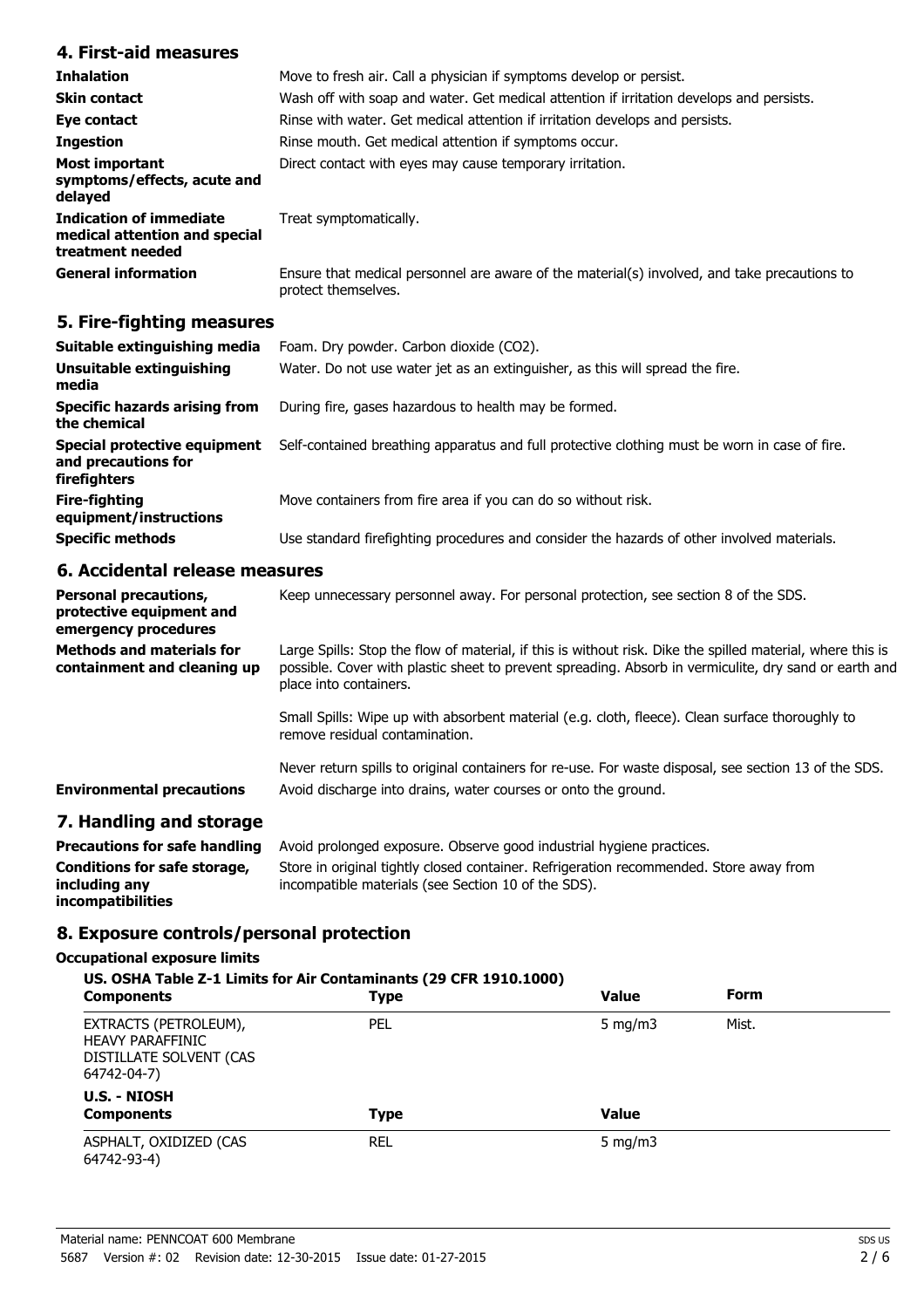| US. NIOSH: Pocket Guide to Chemical Hazards                                                |                                                                                                                                                                                                                                                                                                                                                                                                        |               |             |
|--------------------------------------------------------------------------------------------|--------------------------------------------------------------------------------------------------------------------------------------------------------------------------------------------------------------------------------------------------------------------------------------------------------------------------------------------------------------------------------------------------------|---------------|-------------|
| <b>Components</b>                                                                          | <b>Type</b>                                                                                                                                                                                                                                                                                                                                                                                            | <b>Value</b>  | <b>Form</b> |
| EXTRACTS (PETROLEUM),<br><b>HEAVY PARAFFINIC</b><br>DISTILLATE SOLVENT (CAS<br>64742-04-7) | <b>STEL</b>                                                                                                                                                                                                                                                                                                                                                                                            | $10$ mg/m $3$ | Mist.       |
|                                                                                            | <b>TWA</b>                                                                                                                                                                                                                                                                                                                                                                                             | 5 mg/m $3$    | Mist.       |
| <b>Biological limit values</b>                                                             | No biological exposure limits noted for the ingredient(s).                                                                                                                                                                                                                                                                                                                                             |               |             |
| <b>Appropriate engineering</b><br>controls                                                 | Good general ventilation (typically 10 air changes per hour) should be used. Ventilation rates should<br>be matched to conditions. If applicable, use process enclosures, local exhaust ventilation, or other<br>engineering controls to maintain airborne levels below recommended exposure limits. If exposure<br>limits have not been established, maintain airborne levels to an acceptable level. |               |             |
|                                                                                            | Individual protection measures, such as personal protective equipment                                                                                                                                                                                                                                                                                                                                  |               |             |
| Eye/face protection                                                                        | Wear safety glasses with side shields (or goggles).                                                                                                                                                                                                                                                                                                                                                    |               |             |
| <b>Hand protection</b>                                                                     | Wear protective gloves.                                                                                                                                                                                                                                                                                                                                                                                |               |             |
| <b>Skin protection</b>                                                                     |                                                                                                                                                                                                                                                                                                                                                                                                        |               |             |
| <b>Other</b>                                                                               | Wear appropriate chemical resistant clothing.                                                                                                                                                                                                                                                                                                                                                          |               |             |
| <b>Respiratory protection</b>                                                              | In case of insufficient ventilation, wear suitable respiratory equipment.                                                                                                                                                                                                                                                                                                                              |               |             |
| <b>Thermal hazards</b>                                                                     | Wear appropriate thermal protective clothing, when necessary.                                                                                                                                                                                                                                                                                                                                          |               |             |
| <b>General hygiene</b><br>considerations                                                   | Always observe good personal hygiene measures, such as washing after handling the material and<br>before eating, drinking, and/or smoking. Routinely wash work clothing and protective equipment to<br>remove contaminants.                                                                                                                                                                            |               |             |

# **9. Physical and chemical properties**

| <b>Appearance</b>                                   | <b>Black Solid Sheets.</b>           |
|-----------------------------------------------------|--------------------------------------|
| <b>Physical state</b>                               | Solid.                               |
| <b>Form</b>                                         | Solid.                               |
| Color                                               | Black.                               |
| <b>Odor</b>                                         | Tar-like                             |
| <b>Odor threshold</b>                               | Not available.                       |
| рH                                                  | Not available.                       |
| <b>Melting point/freezing point</b>                 | 300 °F (148.89 °C)                   |
| Initial boiling point and<br>boiling range          | > 900 °F (> 482.22 °C)               |
| <b>Flash point</b>                                  | > 450.0 °F (> 232.2 °C) Tag Open Cup |
| <b>Evaporation rate</b>                             | Not available.                       |
| <b>Flammability (solid, gas)</b>                    | Not available.                       |
| <b>Upper/lower flammability or explosive limits</b> |                                      |
| <b>Flammability limit - lower</b><br>(9/6)          | Not available.                       |
| <b>Flammability limit -</b><br>upper $(% )$         | Not available.                       |
| <b>Explosive limit - lower</b><br>(%)               | Not available.                       |
| <b>Explosive limit - upper</b><br>(%)               | Not available.                       |
| Vapor pressure                                      | Not available.                       |
| <b>Vapor density</b>                                | Heavier than Air                     |
| <b>Relative density</b>                             | Not available.                       |
| Solubility(ies)                                     |                                      |
| <b>Solubility (water)</b>                           | Insoluble                            |
| <b>Partition coefficient</b><br>(n-octanol/water)   | Not available.                       |
| <b>Auto-ignition temperature</b>                    | Not available.                       |
| <b>Decomposition temperature</b>                    | Not available.                       |
| <b>Viscosity</b>                                    | Not available.                       |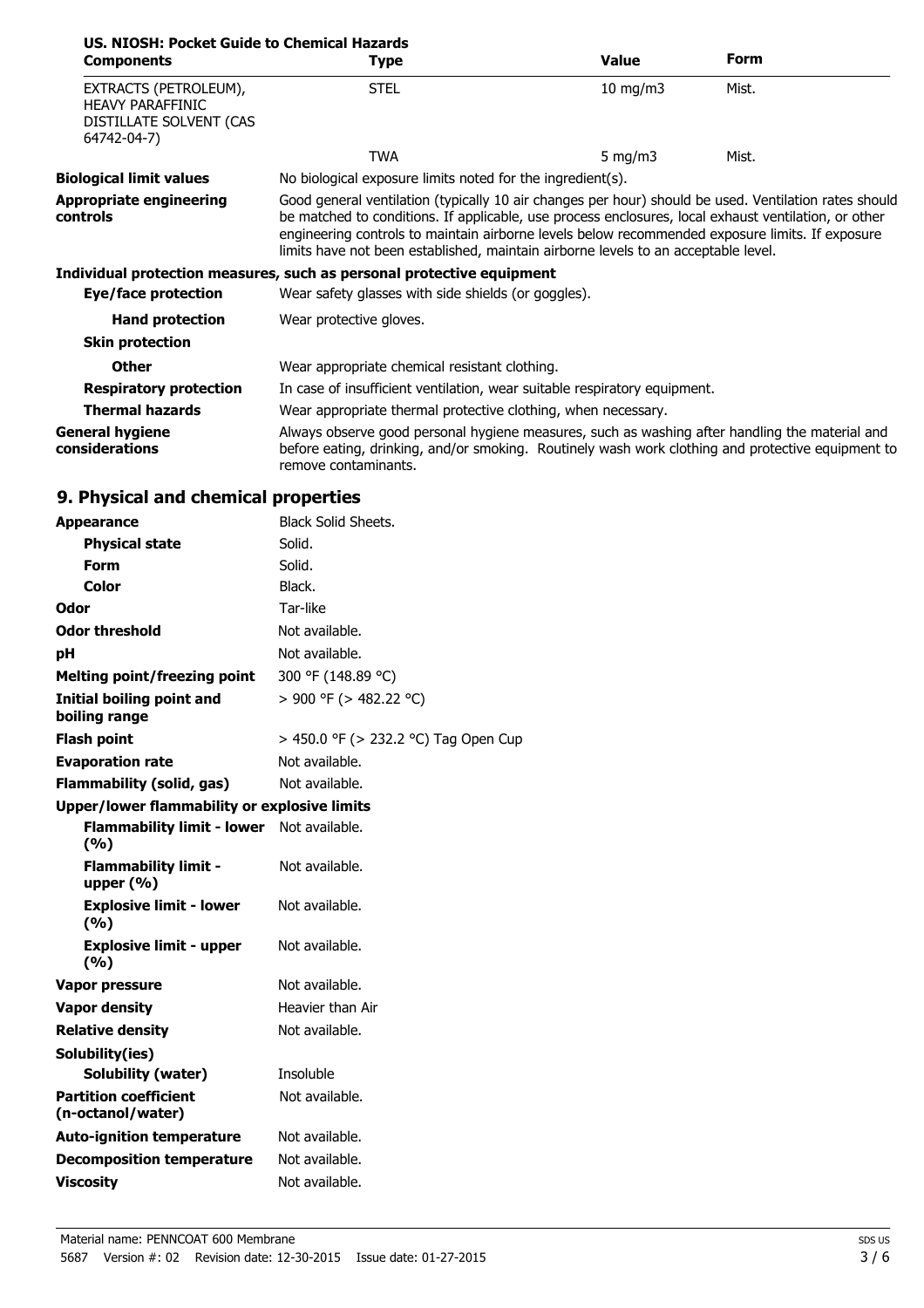### **10. Stability and reactivity**

| <b>Reactivity</b>                            | The product is stable and non-reactive under normal conditions of use, storage and transport. |
|----------------------------------------------|-----------------------------------------------------------------------------------------------|
| <b>Chemical stability</b>                    | Material is stable under normal conditions.                                                   |
| <b>Possibility of hazardous</b><br>reactions | Hazardous polymerization does not occur.                                                      |
| <b>Conditions to avoid</b>                   | Avoid temperatures exceeding the flash point. Contact with incompatible materials.            |
| <b>Incompatible materials</b>                | Strong oxidizing agents.                                                                      |
| <b>Hazardous decomposition</b><br>products   | No hazardous decomposition products are known.                                                |

### **11. Toxicological information**

## **Information on likely routes of exposure**

| INTER THROUGH THE TRUCK TO LEAD THAT THE TRUCK THE TRUCK THE TRUCK THE TRUCK THE TRUCK THE TRUCK THE TRUCK TH |                                                                                                                     |  |  |
|---------------------------------------------------------------------------------------------------------------|---------------------------------------------------------------------------------------------------------------------|--|--|
| <b>Ingestion</b>                                                                                              | Expected to be a low ingestion hazard.                                                                              |  |  |
| <b>Inhalation</b>                                                                                             | Prolonged inhalation may be harmful.                                                                                |  |  |
| <b>Skin contact</b>                                                                                           | No adverse effects due to skin contact are expected.                                                                |  |  |
| Eye contact                                                                                                   | Direct contact with eyes may cause temporary irritation.                                                            |  |  |
| Symptoms related to the<br>physical, chemical and<br>toxicological characteristics                            | Direct contact with eyes may cause temporary irritation.                                                            |  |  |
| <b>Information on toxicological effects</b>                                                                   |                                                                                                                     |  |  |
| <b>Acute toxicity</b>                                                                                         | Not available.                                                                                                      |  |  |
| <b>Skin corrosion/irritation</b>                                                                              | Prolonged skin contact may cause temporary irritation.                                                              |  |  |
| Serious eye damage/eye<br>irritation                                                                          | Direct contact with eyes may cause temporary irritation.                                                            |  |  |
| Respiratory or skin sensitization                                                                             |                                                                                                                     |  |  |
| <b>Respiratory sensitization</b>                                                                              | Not available.                                                                                                      |  |  |
| <b>Skin sensitization</b>                                                                                     | May cause cancer by skin contact.                                                                                   |  |  |
| <b>Germ cell mutagenicity</b>                                                                                 | No data available to indicate product or any components present at greater than 0.1% are<br>mutagenic or genotoxic. |  |  |
| Carcinogenicity                                                                                               | Risk of cancer cannot be excluded with prolonged exposure.                                                          |  |  |
|                                                                                                               | <b>IARC Monographs. Overall Evaluation of Carcinogenicity</b>                                                       |  |  |
| ASPHALT, OXIDIZED (CAS 64742-93-4)                                                                            | 2A Probably carcinogenic to humans.                                                                                 |  |  |
|                                                                                                               | US. OSHA Specifically Regulated Substances (29 CFR 1910.1001-1050)                                                  |  |  |
| Not listed.                                                                                                   |                                                                                                                     |  |  |
| <b>Reproductive toxicity</b>                                                                                  | This product is not expected to cause reproductive or developmental effects.                                        |  |  |
| <b>Specific target organ toxicity</b><br>- single exposure                                                    | Not classified.                                                                                                     |  |  |
| Specific target organ toxicity<br>- repeated exposure                                                         | Not classified.                                                                                                     |  |  |
| <b>Aspiration hazard</b>                                                                                      | Not available.                                                                                                      |  |  |
| <b>Chronic effects</b>                                                                                        | Prolonged inhalation may be harmful. Prolonged exposure may cause chronic effects.                                  |  |  |
| 12. Ecological information                                                                                    |                                                                                                                     |  |  |

### **Ecotoxicity** The product is not classified as environmentally hazardous. However, this does not exclude the possibility that large or frequent spills can have a harmful or damaging effect on the environment. **Persistence and degradability** No data is available on the degradability of this product. **Bioaccumulative potential** No data available. **Mobility in soil** No data available. **Other adverse effects** No other adverse environmental effects (e.g. ozone depletion, photochemical ozone creation potential, endocrine disruption, global warming potential) are expected from this component.

### **13. Disposal considerations**

| <b>Disposal instructions</b> | Collect and reclaim or dispose in sealed containers at licensed waste disposal site. |
|------------------------------|--------------------------------------------------------------------------------------|
| Local disposal regulations   | Dispose in accordance with all applicable regulations.                               |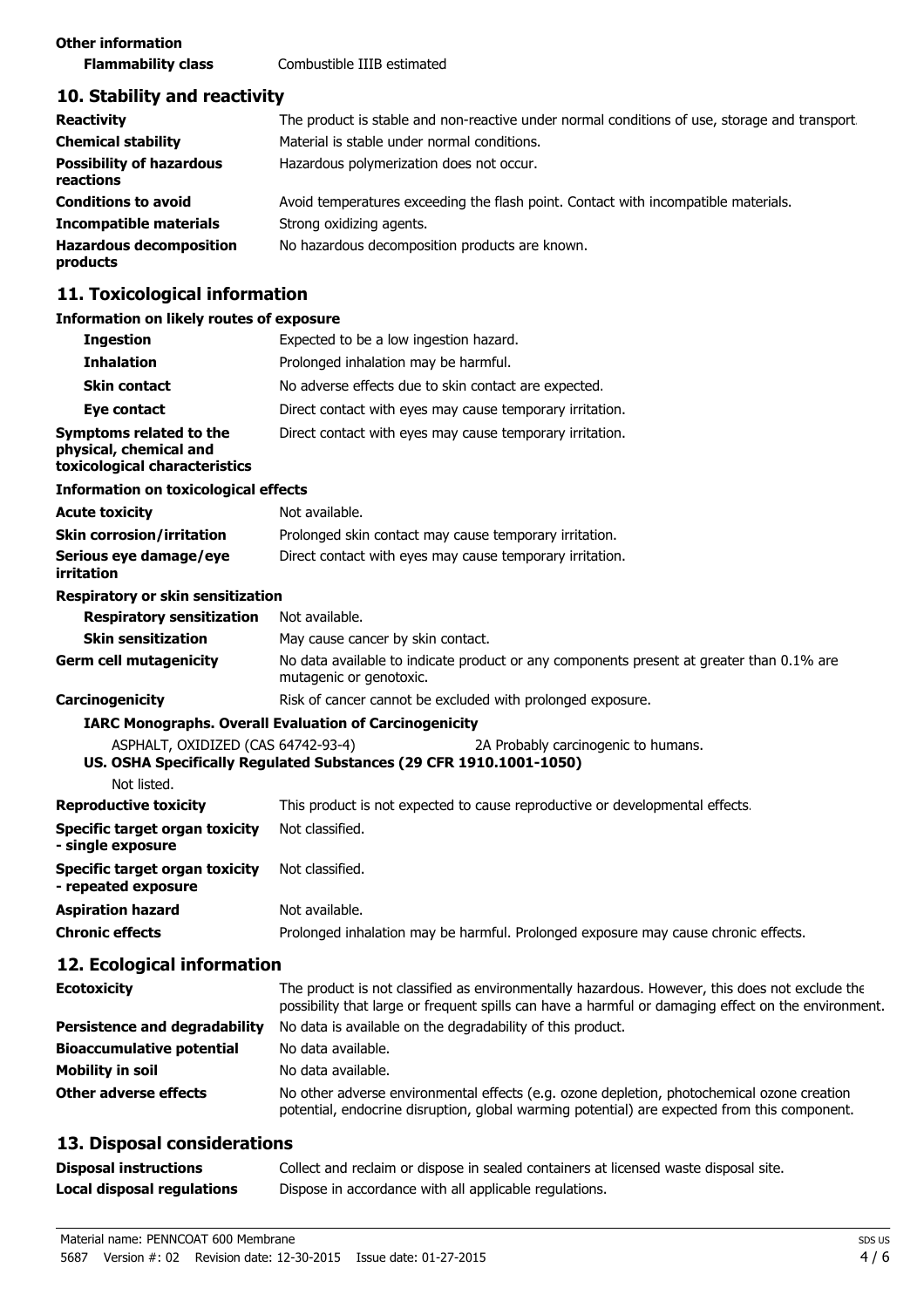| Hazardous waste code                     | The waste code should be assigned in discussion between the user, the producer and the waste<br>disposal company.                                                                                                      |  |
|------------------------------------------|------------------------------------------------------------------------------------------------------------------------------------------------------------------------------------------------------------------------|--|
| Waste from residues /<br>unused products | Dispose of in accordance with local regulations. Empty containers or liners may retain some product<br>residues. This material and its container must be disposed of in a safe manner (see: Disposal<br>instructions). |  |
| <b>Contaminated packaging</b>            | Empty containers should be taken to an approved waste handling site for recycling or disposal.<br>Since emptied containers may retain product residue, follow label warnings even after container is<br>emptied.       |  |
| 14. Transport information                |                                                                                                                                                                                                                        |  |
| <b>DOT</b>                               |                                                                                                                                                                                                                        |  |
| Not regulated as dangerous goods.        |                                                                                                                                                                                                                        |  |
| <b>IATA</b>                              |                                                                                                                                                                                                                        |  |
| Not regulated as dangerous goods.        |                                                                                                                                                                                                                        |  |
|                                          |                                                                                                                                                                                                                        |  |

### **IMDG**

Not regulated as dangerous goods.

### **Transport in bulk according to** Not available. **Annex II of MARPOL 73/78 and the IBC Code**

### **15. Regulatory information**

**US federal regulations** All components are on the U.S. EPA TSCA Inventory List.

### **TSCA Section 12(b) Export Notification (40 CFR 707, Subpt. D)**

Not regulated.

### **CERCLA Hazardous Substance List (40 CFR 302.4)**

Not listed.

**US. OSHA Specifically Regulated Substances (29 CFR 1910.1001-1050)**

Not listed.

### **Superfund Amendments and Reauthorization Act of 1986 (SARA)**

No

| <b>Hazard catego</b> |  |
|----------------------|--|
|                      |  |

**Paries** Immediate Hazard - No Delayed Hazard - Yes Fire Hazard - Yes Pressure Hazard - No Reactivity Hazard - No

### **SARA 302 Extremely hazardous substance**

Not listed.

**SARA 311/312 Hazardous chemical**

### **SARA 313 (TRI reporting)**

Not regulated.

### **Other federal regulations**

### **Clean Air Act (CAA) Section 112 Hazardous Air Pollutants (HAPs) List**

Not regulated.

### **Clean Air Act (CAA) Section 112(r) Accidental Release Prevention (40 CFR 68.130)**

Not regulated.

**Safe Drinking Water Act (SDWA)** Not regulated.

### **US state regulations**

### **US. Massachusetts RTK - Substance List**

EXTRACTS (PETROLEUM), HEAVY PARAFFINIC DISTILLATE SOLVENT (CAS 64742-04-7)

### **US. New Jersey Worker and Community Right-to-Know Act**

Not regulated.

### **US. Pennsylvania RTK - Hazardous Substances**

EXTRACTS (PETROLEUM), HEAVY PARAFFINIC DISTILLATE SOLVENT (CAS 64742-04-7)

### **US. Rhode Island RTK**

Not regulated.

### **US. California Proposition 65**

WARNING: This product contains a chemical known to the State of California to cause cancer.